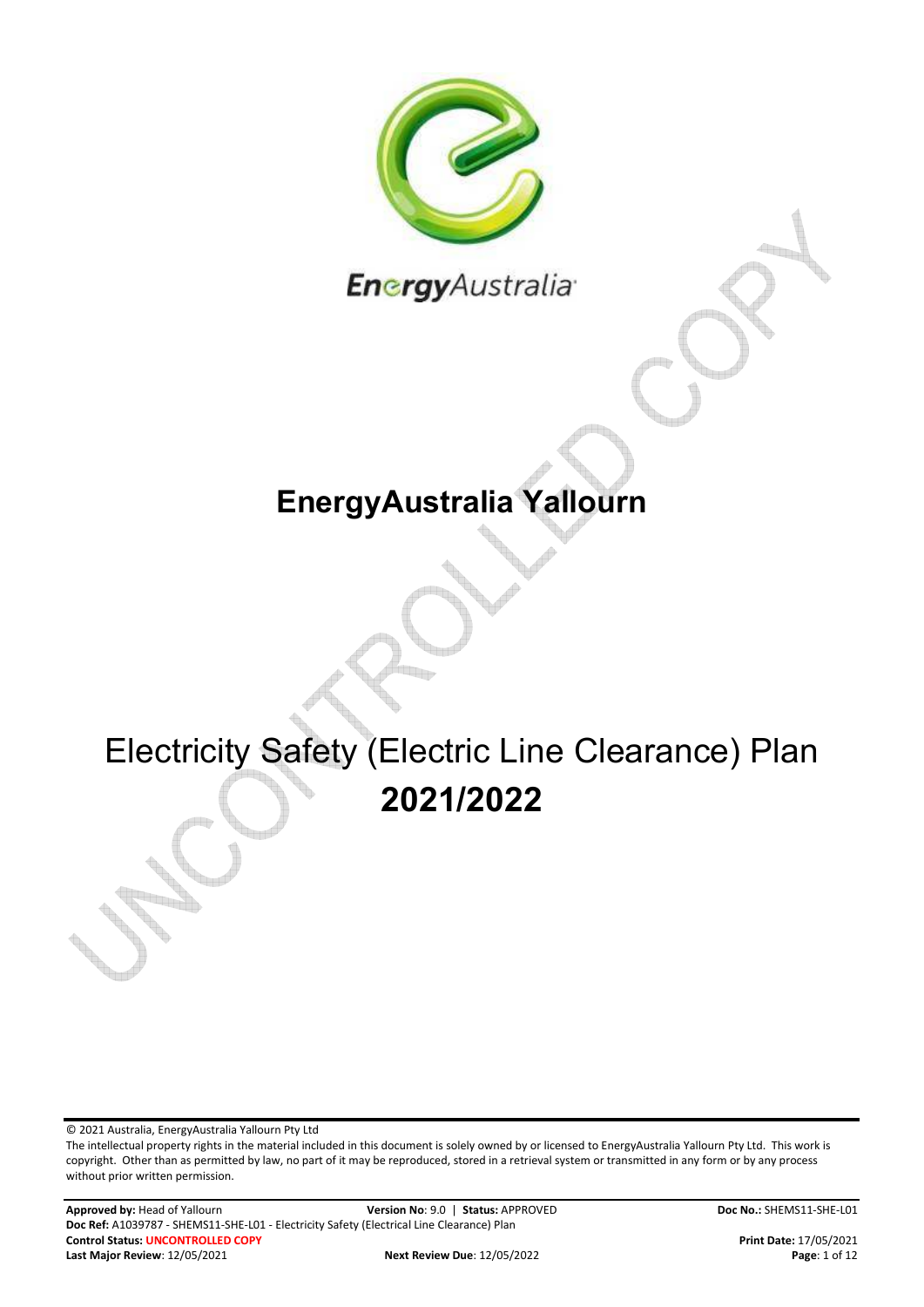#### **VERSION HISTORY**

| <b>Version</b> | <b>Date</b>       | <b>Author</b>             | <b>Reason</b>                                                                                                                                                                                                              |
|----------------|-------------------|---------------------------|----------------------------------------------------------------------------------------------------------------------------------------------------------------------------------------------------------------------------|
| 1.0            | March 2011        | Paul Metlikovec           | Initial Issue                                                                                                                                                                                                              |
| 2.0            | March 2011        | Otto Stumpf / David Wykes | <b>Annual Review</b>                                                                                                                                                                                                       |
| 2.1            | September 2012    | Jacinta Beange            | Corporate Re-brand / Organisational Changes                                                                                                                                                                                |
| 2.2            | March 2014        | Rachel Alexander          | YMA Management System document number changes                                                                                                                                                                              |
| 3.0            | June 2014         | Otto Stumpf               | Purpose & Scope added, Electrical Line Clearance Plan<br>updated to reflect changes in the Bushfire Mitigation Plan,<br>additional clauses added                                                                           |
| 4.0            | May 2015          | Otto Stumpf               | Periodic Review and updated plan                                                                                                                                                                                           |
| 5.0            | March 2016        | Otto Stumpf               | Periodic Review and updated plan                                                                                                                                                                                           |
| 6.0            | May 2017          | Otto Stumpf               | Periodic Review; Updated several clauses to comply with the<br>Electrical Line Clearance Regulation 2016; updated telephone<br>numbers, added new photo. Minor changes made to clauses<br>5.2,5.3 and 5.4 after the review |
| 7.0            | March 2019        | Otto Stumpf               | Periodic Review & internal audit;                                                                                                                                                                                          |
| 7.1            | Dec 2019          | <b>Brad Miller</b>        | Revision to address feedback comments from ESV                                                                                                                                                                             |
| 7.2            | <b>March 2020</b> | <b>Brad Miller</b>        | Revision to address feedback comments from ESV                                                                                                                                                                             |
| 7.3            | <b>July 2020</b>  | <b>Brad Miller</b>        | Revision to address feedback comments from ESV                                                                                                                                                                             |
| 8.0            | Sept 2020         | <b>Brad Miller</b>        | 2020/2021 Plan preparation                                                                                                                                                                                                 |
| 9.0            | <b>March 2021</b> | <b>Brad Miller</b>        | Periodic review and updated plan                                                                                                                                                                                           |

#### **AMENDMENTS IN THIS VERSION**

<span id="page-1-0"></span>

| No.                | <b>Amendment Summary</b>                                                                                          | <b>Amended By</b>  |
|--------------------|-------------------------------------------------------------------------------------------------------------------|--------------------|
| <b>Version 9.0</b> |                                                                                                                   |                    |
|                    | Update references to Electricity Safety (Electric Line Clearance) Regulations 2020                                | <b>Brad Miller</b> |
| 2.                 | Delete reference to hardcopy of the plan being available on site which is no longer<br>required by the regulation | <b>Brad Miller</b> |
| 3.                 | Update Appendix 5 cross reference table to align with revised numbering of 2020<br>regulation                     | <b>Brad Miller</b> |
| -4.                | Update site plan to remove AusNet assets and change title to 2021/2022                                            | <b>Brad Miller</b> |

**March 1999** 

#### **PURPOSE & SCOPE WHAT** The objective of the Electric Line Clearance Plan is to ensure that there are procedures and processes at the Yallourn site to comply with the Electricity Safety (Electric Line Clearance) Regulation. The procedures define the practises for the management of cutting trees in the vicinity of electric lines, minimises the danger of electric lines causing fire or electrocution and the maintenance of electric lines. The Electric Line Clearance Plan is interlinked with the Bushfire Mitigation Plan and must be monitored and audited each year to identify any deficiencies in the plan and updated before 31 March each year. It must be available upon request from Energy Safe Victoria. WHEN This procedure is to be utilised when vegetation needs to be cleared from the sites overhead lines **WHO** This procedure shall be followed by all responsible personnel who implement the Electric Line Clearance Plan and the nominated responsible officer who audits the plan. WHY This procedure has been developed to comply with the Electricity Safety (Electric Line Clearance) Regulation.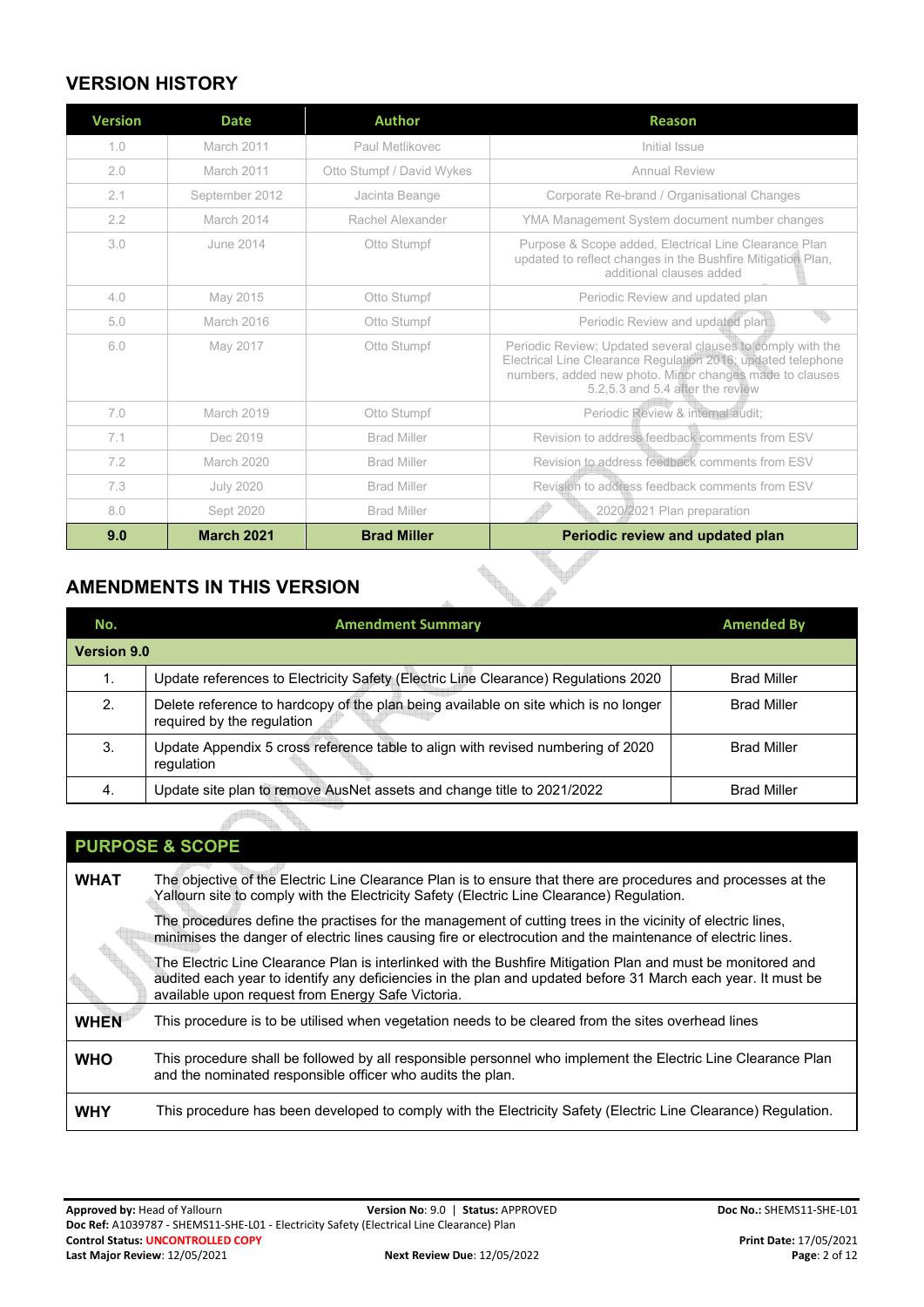### **TABLE OF CONTENTS**

#### Contents

| 1              |  |
|----------------|--|
| $\overline{2}$ |  |
| 3              |  |
| 4              |  |
| 5              |  |
| 6              |  |
| $\overline{7}$ |  |
| 8              |  |
| 9              |  |
| 10             |  |
| 11             |  |
| 12             |  |
| 13             |  |
|                |  |
|                |  |
|                |  |
|                |  |
|                |  |

a a s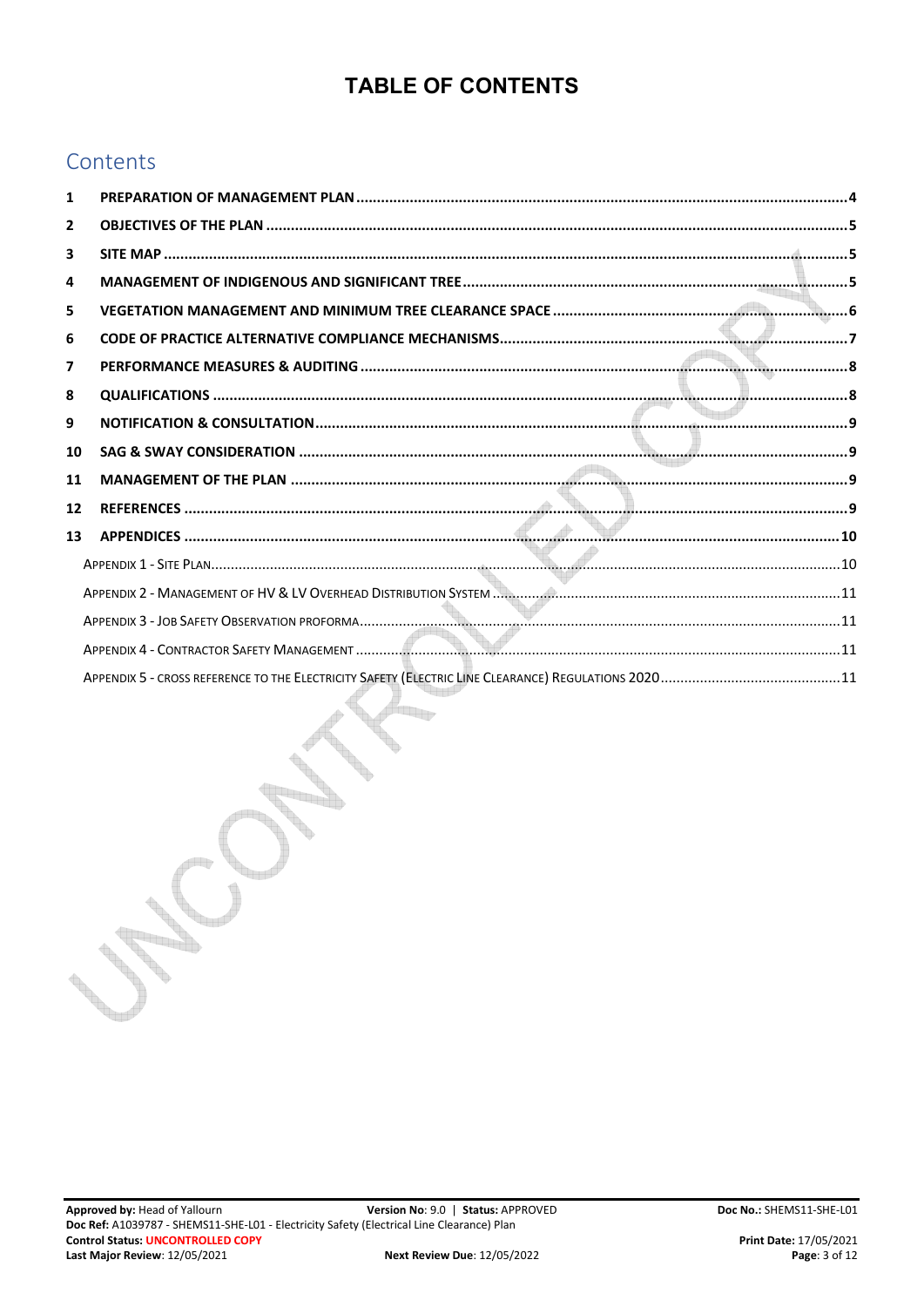#### <span id="page-3-0"></span>**1 Preparation of Management Plan**

| <b>Specified Operator</b> | EnergyAustralia Yallourn Pty. Ltd          |  |
|---------------------------|--------------------------------------------|--|
| <b>Responsible Person</b> | Lance Wallace                              |  |
| <b>Position</b>           | Manager Mining<br>EnergyAustralia Yallourn |  |
| <b>Office Address</b>     | Eastern Road, Yallourn, Victoria, 3825     |  |
| <b>Postal Address</b>     | PO Box 444, Moe, Victoria, 3825            |  |
| <b>Telephone</b>          | $(03)$ 5128 2000                           |  |
|                           |                                            |  |

| Person Responsible for Plan<br>Preparation | <b>Brad Miller</b>                                       |
|--------------------------------------------|----------------------------------------------------------|
| <b>Position</b>                            | Risk & Compliance Specialist<br>EnergyAustralia Yallourn |
| <b>Office Address</b>                      | Eastern Road, Yallourn, Victoria, 3825                   |
| <b>Postal Address</b>                      | PO Box 444, Moe, Victoria, 3825                          |
| <b>Telephone</b>                           | 03 5128 2747                                             |
|                                            |                                                          |

| Person Responsible for Plan<br>Implementation | David Wykes                            |
|-----------------------------------------------|----------------------------------------|
| <b>Position</b>                               | <b>Electrical Engineer</b>             |
| <b>Office Address</b>                         | Eastern Road, Yallourn, Victoria, 3825 |
| <b>Postal Address</b>                         | PO Box 444 Moe Victoria, 3825          |
| <b>Telephone</b>                              | 03 5128 2357                           |
|                                               |                                        |

| <b>Emergency Tree Clearance for</b><br><b>Immediate Action</b> | <b>For after hours - Ventia Maintenance Contact Officer</b><br>(Phone number updated weekly - refer to Mine Shift Supervisor 0418)<br>583 008) |
|----------------------------------------------------------------|------------------------------------------------------------------------------------------------------------------------------------------------|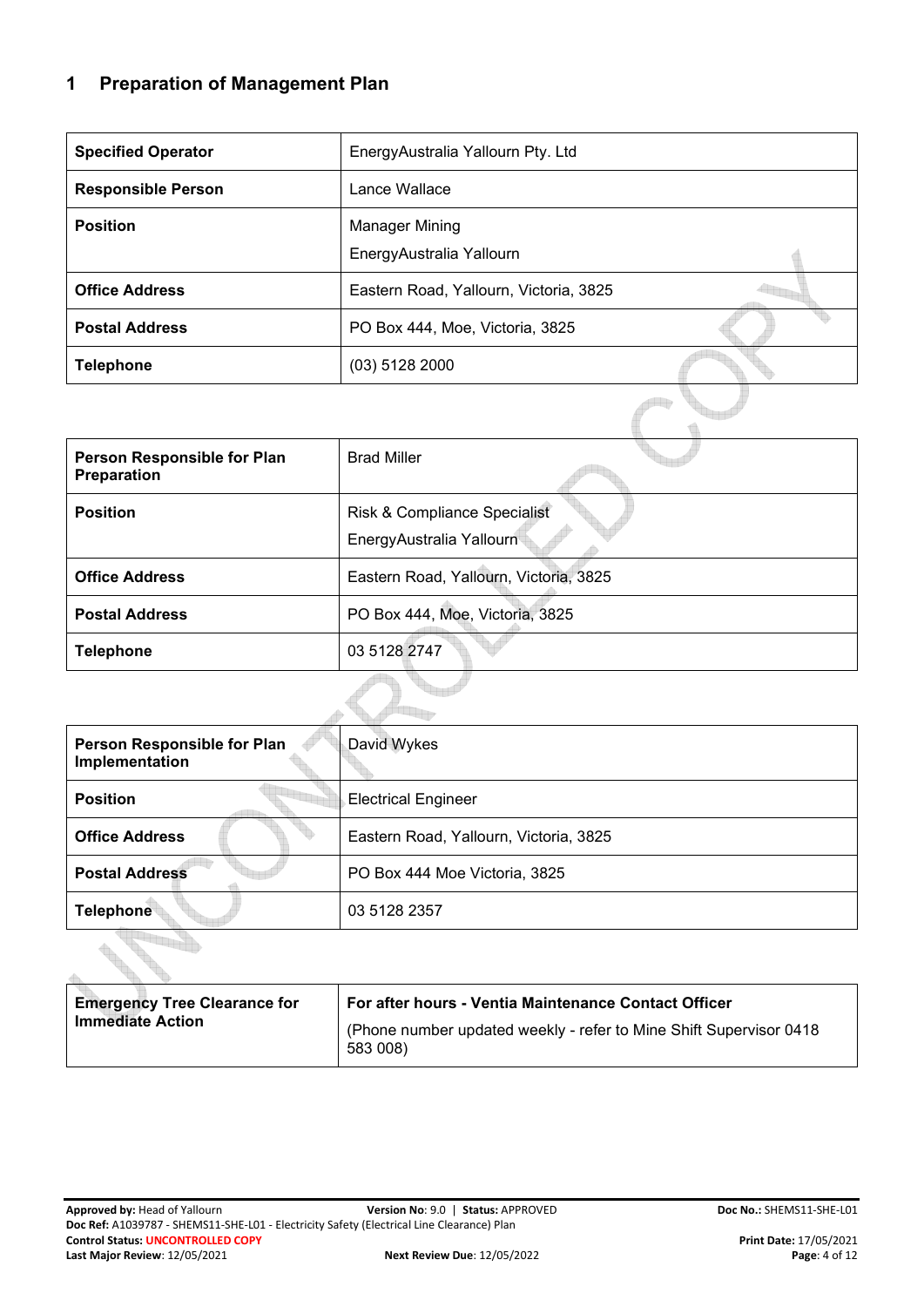#### <span id="page-4-0"></span>**2 Objectives of the Plan**

The Energy Australia Yallourn Electricity Safety (Electric Line Clearance) Plan provides a set of instructions that is integrated with the Bushfire Mitigation Plan, site procedures for the Mine, Power Station and Estate Services to manage the safe removal of vegetation in the vicinity of electric lines and minimize the danger of electric lines causing fire or electrocution. The plan ensures security of supply and maintains a safe working environment for employees.

The objectives of the Plan are to:

- fully comply with the Electricity Safety (electric line clearance) regulations
- maintain a program of asset inspections consistent with the assessed level of risk
- manage vegetation fuel loads and Electric line clearances in a timely manner to maximise environment and amenity, for minimum fire risk consistent with relevant standards and regulation
- protection of areas of important vegetation
- ensure reliability of supply
- ensure public and workplace safety
- maintain community satisfaction
- assess the performance of programs supporting this plan and strive for continual improvement

Electronic copies of the Yallourn Electric Line Clearance plan can be found on the EnergyAustralia website:

[https://www.energyaustralia.com.au/document/electric-line-clearance-plan](https://www.energyaustralia.com.au/document/electric-line-clearance-plan-0) 

#### <span id="page-4-1"></span>**3 Site Map**

The site plan shown in [Appendix 1 - Site Plan](#page-9-1) shows the overall area of the Yallourn site. CFA have classified the area surrounding the Yallourn site as a High Bushfire Risk Area (HRBA). The current CFA rating is confirmed annually during the plan preparation.

The Mine is a dynamic operation and the overhead lines are re-routed as required to meet mining requirements. Single line drawings and layout drawings are continually updated to record the overhead lines on site. The overhead lines shown in the site plan are the general position of the overhead lines on the site. The current overhead layout drawings are available to Energy Safe Victoria upon request.

As indigenous vegetation regrowth can occur anywhere on site, all areas where overhead lines are situated can be considered as areas where indigenous tree removal can occur. All electric line clearance work completed under this procedure is on Energy Australia Yallourn land, therefore notification and consultation is not required.

#### *Non EnergyAustralia Overhead Lines*

On the Yallourn site, there are overhead lines owned and managed by others, typically Ausnet Services power lines. The Ausnet Services power lines are located on easements on the site and are clearly marked in the site drawings. These lines are managed by Ausnet and are not included in the EnergyAustralia Yallourn Electricity Safety (Electric Line Clearance) Plan. Ausnet Services will coordinate the cutting of trees with Estate Services for any overhead lines.

#### <span id="page-4-2"></span>**4 Management of Indigenous and Significant Tree**

On the EnergyAustralia Yallourn Site, indigenous vegetation is protected under various state and commonwealth legislation. Dedicated conservation areas have been created to allow indigenous vegetation to prosper. Trees that have significance for a cultural, environmental, historical and ecological purpose have been identified and managed in accordance with the site's Conservation Management Plan and the Environmental Management Plan.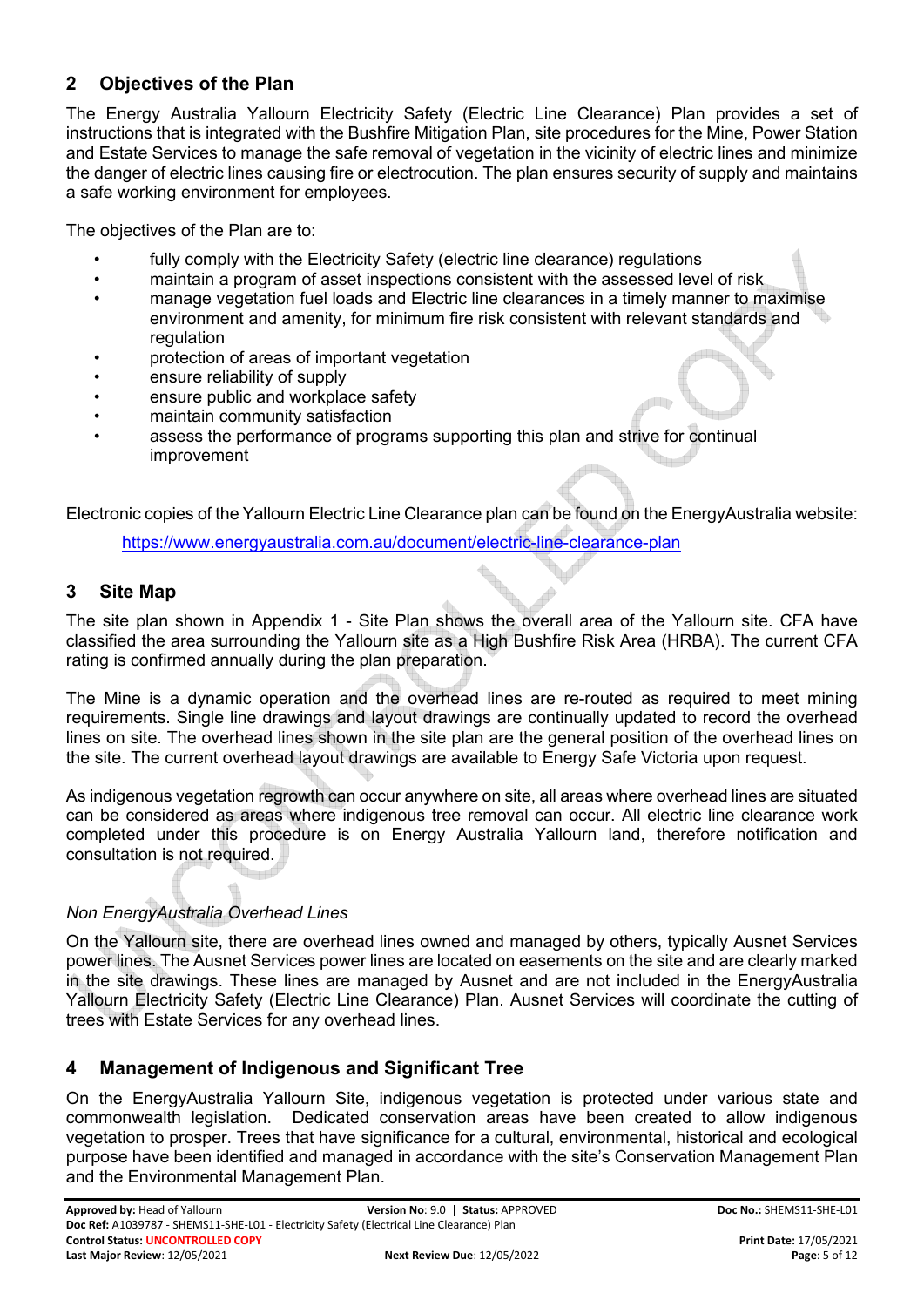Standard Operating Procedure (SHEMS10-SHE-P001) "Removal of Vegetation on the EnergyAustralia Yallourn Site" considers where an exemption applies and indigenous vegetation can be removed. In such times, consultation with the Mine Environmental Engineer, or delegate, is required. The Vegetation Removal Approval Form (SHEMS10-SHE-P001-F01) encompasses the need for tree identification for vegetation removal. Indigenous tree identification is a specialist task. Competent contractors identify indigenous vegetation and in consultation with the Site Environmental Engineer determine the requirement and actions to meet the Plans.

All trees of cultural or environmental significance are identified and included in the GIS process (Geographic Information System). This process is managed by the Mine Environmental Engineer.

#### <span id="page-5-0"></span>**5 Vegetation Management and Minimum Tree Clearance Space**

The nature of the Yallourn site allows compliance with Code of Practice minimum clearance space to be met by providing a clearance corridor along the path of all overhead powerlines. The corridor extends five metres either side of all powerlines and any vegetation within the corridor is kept below 1 metre in height. These requirements along with instructions for maintenance of trees adjacent to the corridor are explained in further detail in procedure *YMA-OPS-PR-0374 - Management of HV & LV Overhead Distribution System*, included as an appendix to this plan.

#### **Management of Vegetation near Power Lines**

The Team Electrical Engineer (Mine) will be responsible for the management of vegetation near power lines on the Yallourn site. The performance measures to assess against the code compliance in the Regulation will be;

- Preparation of the Electric Line Clearance Plan by 31<sup>st</sup> March each year
- Implementation of the Electric Line Clearance Plan
- Full implementation of the inspection routine
- Number of defects raised for clearance of vegetation near power lines

#### **Management of Overhead Lines**

The management of the site's high and low voltage overhead reticulation system is described in the Mine document *YMA-OPS-PR-0374 - Management of HV & LV Overhead Distribution System*. This document covers the design, maintenance, inspection and operation of HV and LV overhead lines on the site. The document also includes a section on vegetation control, inspections and minimum clearance space and vegetation management methods to maintain adequate clearance for overhead lines. The minimum clearance spaces specified within the procedure are developed with reference to the Code of Practice for Electric Line Clearance.

Below is an extract from the Management of LV & HV Overhead Distribution System procedure, describing the process for removal of vegetation and the required minimum clearance spaces:

 $\mathbb{C}$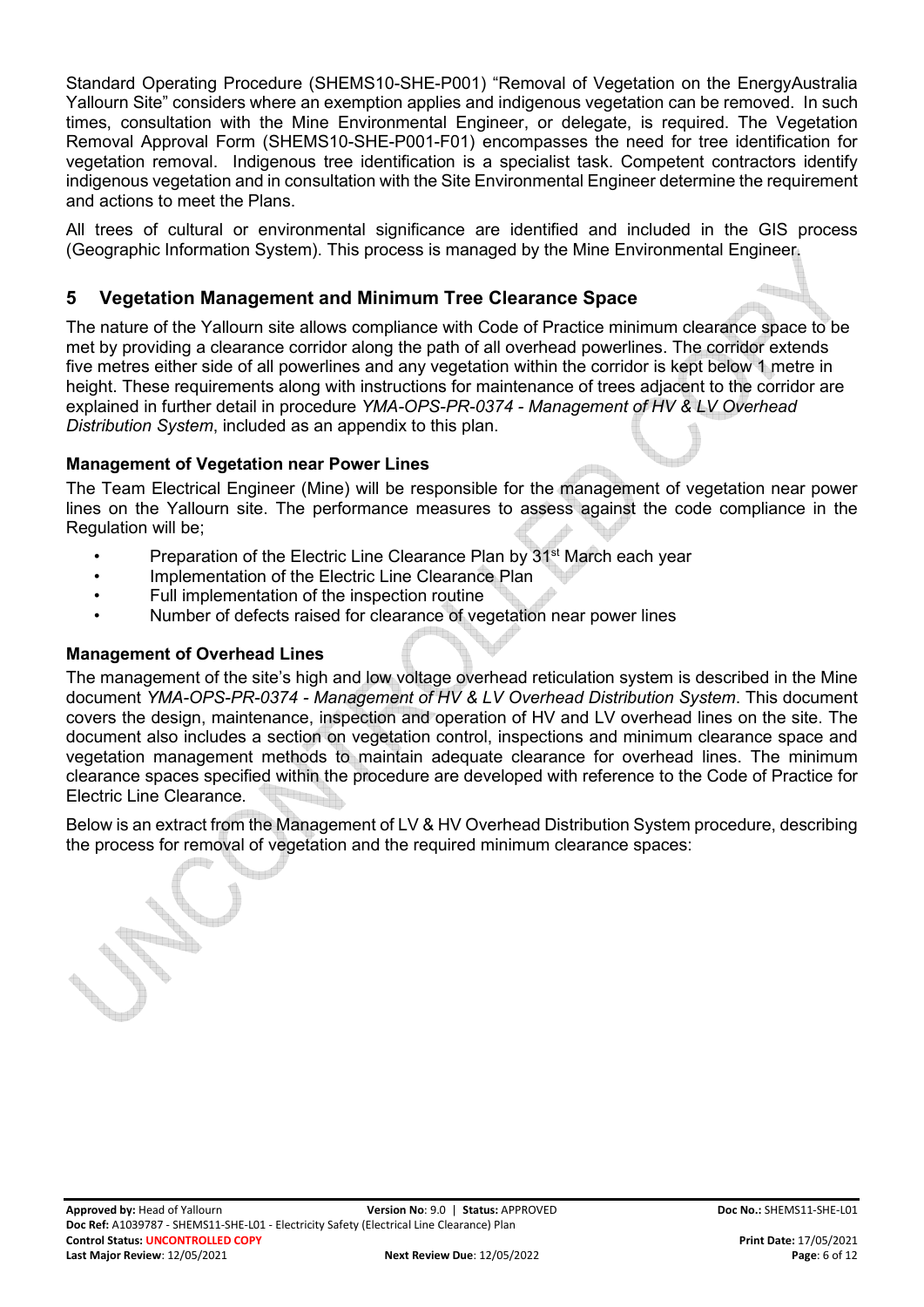#### *5.1 VEGETATION CONTROL*

#### *5.1.1 Clearance Space*

Clearance space is a space surrounding an electric line which must be clear of vegetation. It is also the space parallel to each conductor that must be clear. The clearance varies with the type of electric line installed and the risk of ignition of fire at that location.

Vegetation inspection must be completed and vegetation reduction completed prior to the commencement of the fire season each year.

The clearance space provided in table 1, below, does not include the additional space required to allow for sag and sway of the conductor.

All low voltage overhead lines must comply with the clearance requirements set out in table 3.8 of the Australian/NZ wiring regulations AS/NZ 3000.

| <b>Clearance Spaces</b>                        |                                                                                     |                                                                             |                                                                             |                                                                              |                                  |
|------------------------------------------------|-------------------------------------------------------------------------------------|-----------------------------------------------------------------------------|-----------------------------------------------------------------------------|------------------------------------------------------------------------------|----------------------------------|
|                                                | $\mathbf{1}$                                                                        | $\overline{2}$                                                              | $\overline{\mathbf{3}}$                                                     | 4                                                                            | 5                                |
| <b>Type of Powerline</b>                       | Spans up to and<br>including 30<br>meters<br>Selection of<br>spans near the<br>pole | <b>Spans exceeding 30</b><br>meters and up to<br>and including 45<br>meters | <b>Spans exceeding</b><br>45 meters and up<br>to and including<br>70 meters | <b>Spans exceeding</b><br>70 meters and up<br>to and including<br>350 meters | Spans<br>exceeding 350<br>meters |
| <b>Nominal Voltage:</b>                        | In all Directions (Vertically above the line)                                       |                                                                             |                                                                             |                                                                              |                                  |
| <b>Bared and Covered</b><br><b>Low Voltage</b> | 2m                                                                                  | 2m                                                                          | 5 <sub>m</sub>                                                              | 5 <sub>m</sub>                                                               | 5m                               |
| 6.6kV and 22kV                                 | 5m                                                                                  | 5m                                                                          | 5 <sub>m</sub>                                                              | 5 <sub>m</sub>                                                               | 5m                               |

**Table 1 - Hazardous Bushfire Risk Areas** 

*NOTE*: The space vertically above the powerline must be kept clear of vegetation.

An additional distance must be added to the clearance space to allow for the sag and away of the conductors and for vegetation regrowth during the period between pruning times.

Victoria has one of the most hazardous bushfire areas in the world. In areas where the Hazardous Bushfire Risk rating is applied, the clearance space surrounding the powerline as defined in Table 1 must be applied.

If further clarification is required consult the Electric line Clearance Regulations 2015.

#### <span id="page-6-0"></span>**6 Code of Practice Alternative Compliance Mechanisms**

EnergyAustralia does not intend to seek exemption or utilise any of the alternative compliance mechanisms.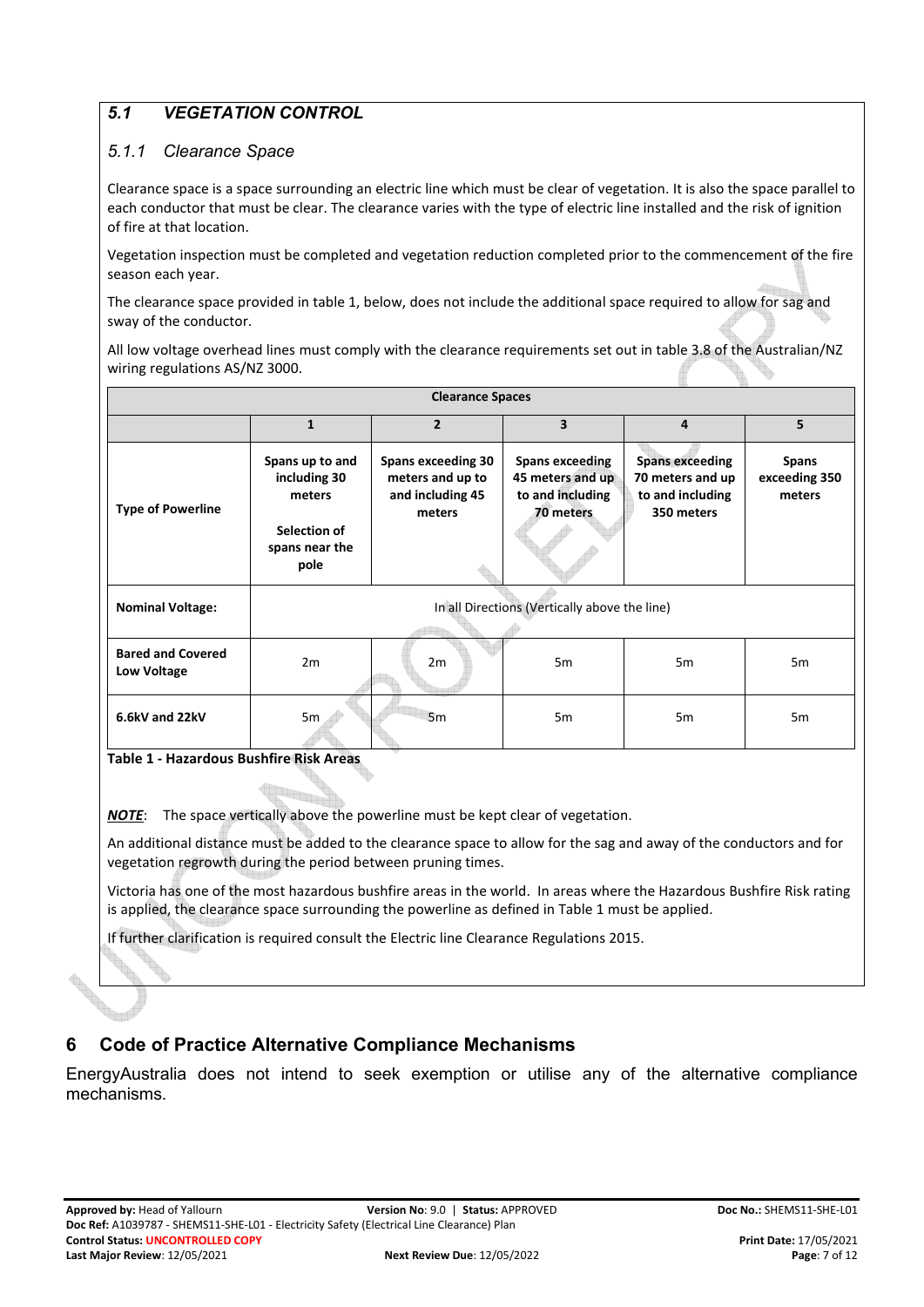#### <span id="page-7-0"></span>**7 Performance Measures & Auditing**

The Electricity Safety (Electric Line Clearance) Plan will be reviewed annually in March by an internal auditor and updated to reflect any changes in the regulations and any continuous improvement opportunities. A review will be carried out to assess the implementation of the plan against the defined objectives and the compliance against the regulation.

The review will be initiated by a preventative maintenance routine in Maximo, MELECP423E.

Whilst vegetation management works are in progress regular workplace audits will be conducted in the field to monitor performance with regard to safety, code compliance and quality. Further detail of the scope of these audits are included in *[Appendix 2 - Management of HV & LV Overhead Distribution System](#page-10-0)*. The YMA Job Safety Observation proforma included in [Appendix 3 - Job Safety Observation proforma](#page-10-1) will be used to for audits of safe work practices.

Post work inspections will be completed to verify that the line clearance requirements have been met. Where the vegetation clearance work is not satisfactory or the required clearance has not been achieved rectifications works will subsequently be arranged.

The Team Engineer Electrical (Mine) will communicate with vegetation clearing personnel to specify the extent of pruning required and receive feedback to monitor progress of the program of works.

#### <span id="page-7-1"></span>**8 Qualifications**

All personnel clearing vegetation near overhead lines will be engaged or under the control of representatives from EnergyAustralia. Within the mine area this is managed via the procedure [YMA-H&S-](https://objective-prod.domain.internal/id:A1042632/document/versions/latest)[PR-0505 Contractor Safety Management w](https://objective-prod.domain.internal/id:A1042632/document/versions/latest)hich describes the procedures for ensuring contractors have the required qualifications and competencies to safely work on site. Anybody found to be completing work without the appropriate training or qualification will be instructed to stop work immediately whilst the situation is investigated and the appropriate corrective action is taken.

Qualified personnel engaged in tree/vegetation clearing activities must comply with the Electricity Safety (Installations) Regulations, the Blue Book, site procedures and be assessed competent for the removal of vegetation. They must have a safe work method statement and job safety assessment completed prior to commencing work on clearing vegetation on or near live overhead power lines. Cutting of trees must be done, as far as practical, in accordance with AS 4373 and the Code of Practice for Electric Line Clearance.

The Team Electrical Engineer (Mine) shall take into account the qualifications, experience of contractors/personnel and method for cutting the trees before authorising them to remove tree/vegetation near overhead lines. Authorised personnel contractors must be trained for safety rules (permit procedure for the Mine), Blue Book and hold a qualification in Certificate II in ESI Powerline Vegetation Control before any work is carried out. Further detail of the qualifications required for personnel performing vegetation control or tree pruning, line inspection or arborist services are provided within procedure *YMA-OPS-PR-0374 - Management of LV & HV Overhead Distribution System.*

All personnel working in the proximity of overhead lines shall understand the limits of approach and when required, apply the No Go Zones as defined in the Worksafe and ESV guidance note. Personnel shall also be appropriately trained and competent and where necessary have an electrical authorised spotter.

Vegetation control companies inspect overhead conductors on a twice-yearly basis and clear any vegetation approaching the minimum distances. Should any vegetation breach the minimum distances or contact the conductors then the line will be isolated, and work carried out under permit conditions.

Any consultation, notifications or dispute resolutions will be managed by the Mine Team Electrical Engineer

Training requirements are managed in accordance with procedure *YMA-OPS-PR-0401 Training Competency and Authorisations* which details the systems in place for Yallourn Mine to manage training requirements for designated roles, management of training records and refresher training.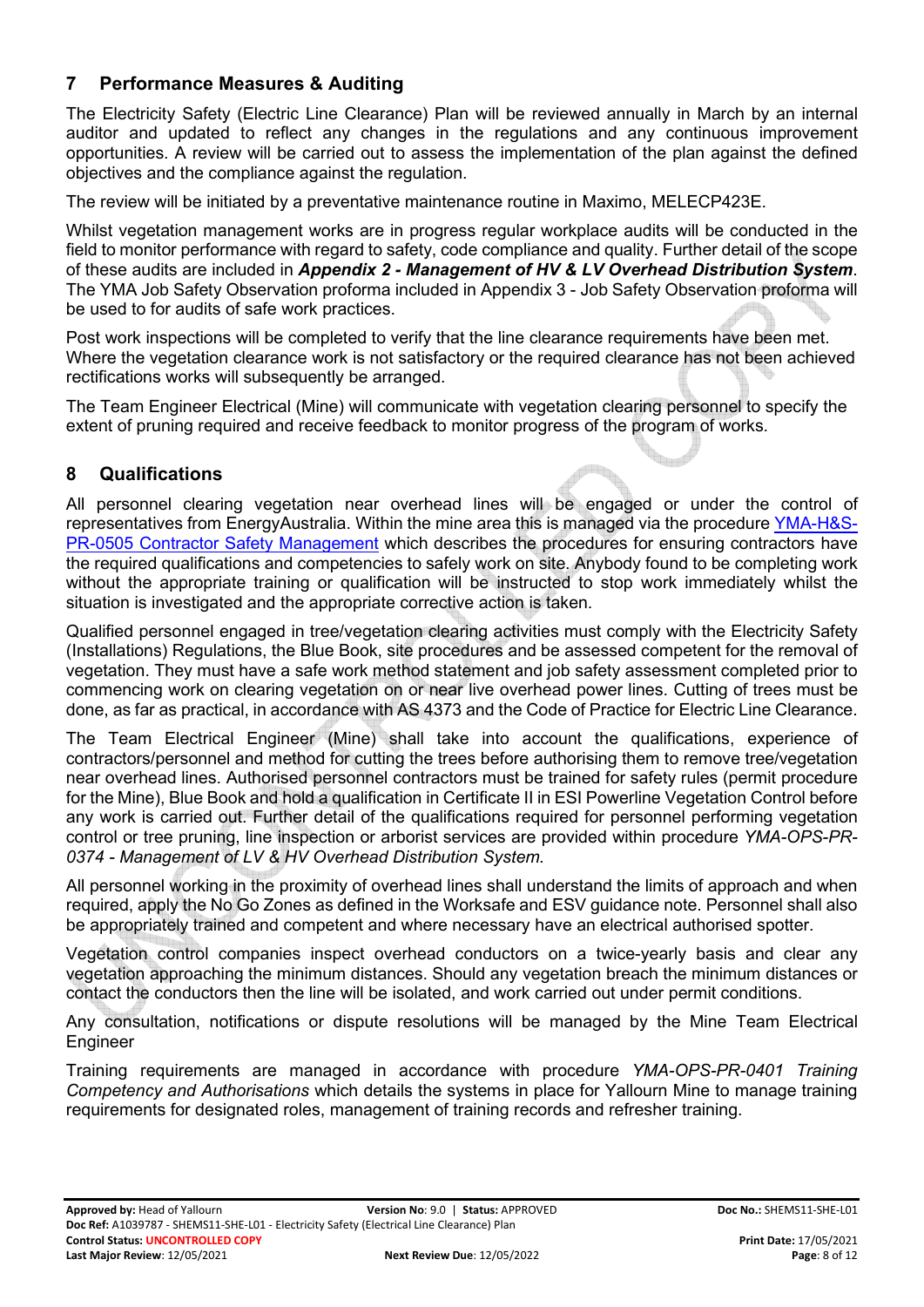#### <span id="page-8-0"></span>**9 Notification & Consultation**

All overhead lines are located on private property and not subject to public or community access hence there is currently no requirement for public notification or consultation.

#### <span id="page-8-1"></span>**10 Sag & Sway Consideration**

The majority of overhead lines are in non-vegetated area's. Where overhead lines do span above vegetation the sway and sag allowance is accounted for in the design of the overhead line and the minimum clearance space is nominated to ensure compliance with the Code of Practice for Electric Line Clearance. Further information including the calculation methods and systems and storage of design drawings and records is provided in Yallourn procedure Management of HV & LV Overhead Distribution System, included in Appendix 2.

#### <span id="page-8-2"></span>**11 Management of the Plan**

The Electric Line Clearance Plan must be monitored and audited each year to identify any deficiencies in the plan and updated before 31 March each year. It must be available upon request from Energy Safe Victoria.

A Maximo PM has been established to initiate the annual review in March each year. This review will include an audit of the effectiveness of the plan for the previous twelve months and capture any improvements or updates. The revised plan will be circulated for approval and signature according to Yallourn's Document Approval procedure.

#### <span id="page-8-3"></span>**12 References**

**Septiment** 

| <b>Document ID</b> | <b>Document Title</b>                                                                        |
|--------------------|----------------------------------------------------------------------------------------------|
| A1034223           | SHEMS11-ESV-P001 - Wildfire Risk Mitigation                                                  |
| A1039749           | SHEMS11-SHE-P015 - Management of the EnergyAustralia Yallourn Bushfire Mitigation Plan       |
| A1065137           | SHEMS13-SHE-L04 - Mine Fire Control Management Plan (FCMP)                                   |
| A1037878           | SHEMS10-SHE-P001 - Removal of Vegetation on the EnergyAustralia Yallourn Site                |
| A1017664           | SHEMS12-SHE-L01 - Emergency Response Plan                                                    |
| A1034637           | YMA-OPS-PR-0374 - Management of LV & HV Overhead Distribution System                         |
| A1034736           | SHEMS10-SHE-P001-F01 - Vegetation Removal Approval Form                                      |
| A1072179           | Conservation Management Plan (CMP) - Summary 2011 - May 2013                                 |
| A1055081           | Conservation Management Plan (CMP) Progress Report - Attachment 1 - Appendices - May<br>2013 |
| A1052587           | Conservation Management Plan (CMP) Progress Report - Attachment 2 - Maps - May 2013          |
| A1030077           | YMA-H&S-MP-003 - Environmental Management Plan                                               |
| N/A                | Electricity Safety Act 1998                                                                  |
| N/A                | Electricity Safety (Electric Line Clearance) Regulations 2020                                |
|                    |                                                                                              |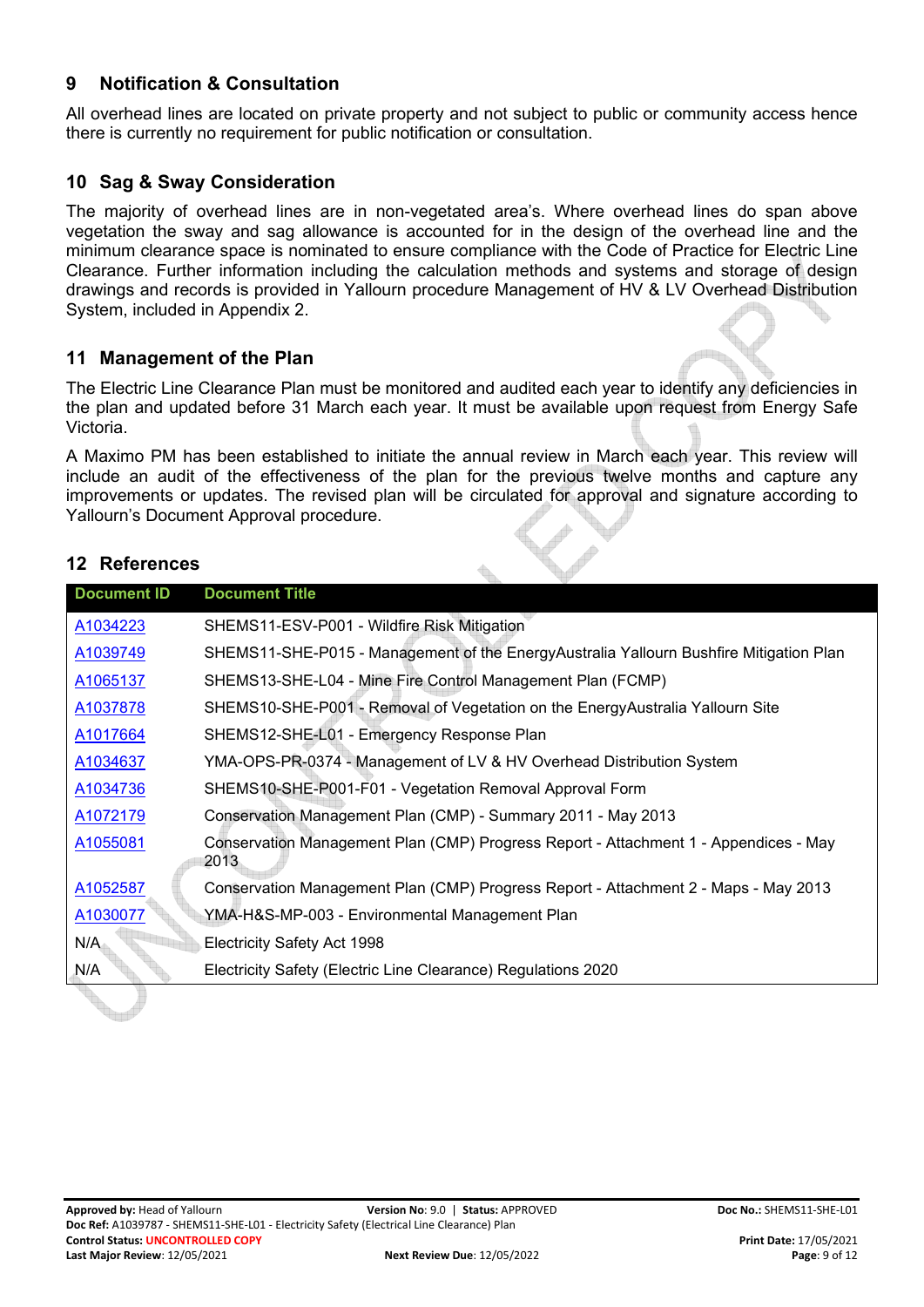<span id="page-9-1"></span><span id="page-9-0"></span>

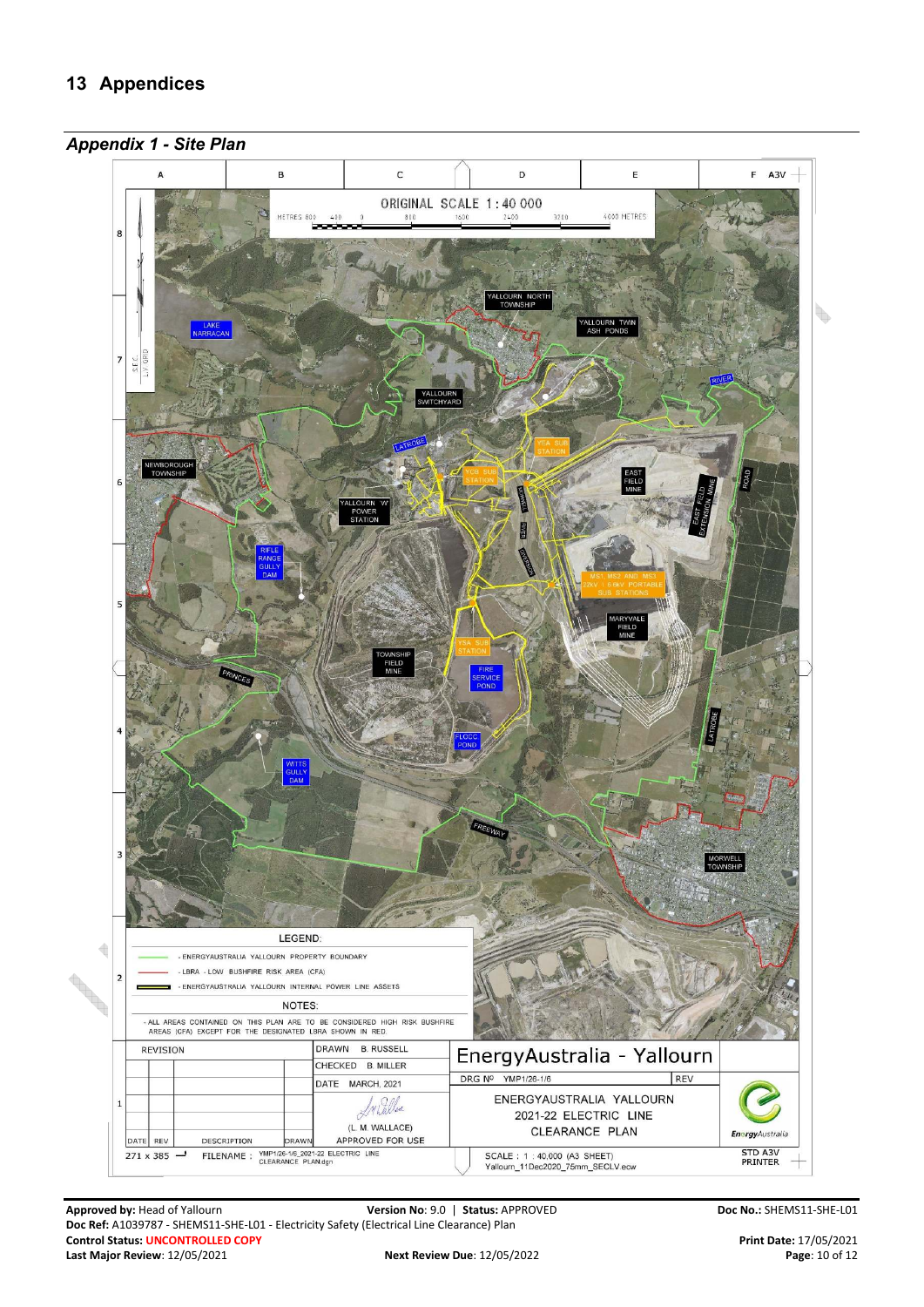#### <span id="page-10-0"></span>*Appendix 2 - Management of HV & LV Overhead Distribution System*  YMA-OPS-PR-0374 – Management of HV and LV Overhead Distribution System, [A1034637](https://objective-prod.domain.internal/id:A1034637/document/versions/latest)

#### <span id="page-10-1"></span>*Appendix 3 - Job Safety Observation proforma*

YMA-OPS-FO-0311 – YMA Job Safety Observation Form, [A1033916](https://objective-prod.domain.internal/id:A1033916/document/versions/latest)

#### <span id="page-10-2"></span>*Appendix 4 - Contractor Safety Management*

YMA-H&S-PR-0505 - Contractor Safety Management, [A1042632](https://objective-prod.domain.internal/id:A1042632/document/versions/latest)

## <span id="page-10-3"></span>*Appendix 5 - cross reference to the Electricity Safety (Electric Line Clearance) Regulations 2020*

|                                          | EA Yallourn Line Clearance Plan cross reference to the regulation                                                                                                                                   |                                      |
|------------------------------------------|-----------------------------------------------------------------------------------------------------------------------------------------------------------------------------------------------------|--------------------------------------|
| <b>Regulation</b><br>reference<br>number | Prescribed particulars for Electric Line Clearance plans-specified operators -<br><b>Regulation</b>                                                                                                 | Yallourn<br><b>ELCMP</b><br>Section: |
|                                          | 9 Preparation and submission of management plans                                                                                                                                                    |                                      |
| (1)                                      | This regulation does not apply to a responsible person referred to in section 84A or 84B<br>of the Act.                                                                                             | N/A                                  |
| $\overline{(2)}$                         | A responsible person that is not a major electricity company, before 31 March in each<br>year, must prepare a management plan relating to compliance with the Code for the next<br>financial year.  | 11                                   |
| (4)                                      | A responsible person must ensure that a management plan prepared under<br>subregulation (2) or (3) specifies the following-                                                                         |                                      |
| (a)                                      | the name, address and telephone number of the responsible person;                                                                                                                                   | $\mathbf{1}$                         |
| (b)                                      | the name, position, address and telephone number of the individual who was responsible<br>for the preparation of the management plan;                                                               | $\mathbf{1}$                         |
| (c)                                      | the name, position, address and telephone number of the persons who are responsible<br>for carrying out the management plan;                                                                        | $\mathbf{1}$                         |
| (d)                                      | the telephone number of a person who can be contacted in an emergency that requires<br>clearance of a tree from an electric line that the responsible person is required to keep<br>clear of trees: | $\mathbf{1}$                         |
| (e)                                      | the objectives of the management plan;                                                                                                                                                              | $\overline{2}$                       |
| (f)                                      | the land to which the management plan applies (as indicated on a map);                                                                                                                              | 13                                   |
| (g)                                      | any hazardous bushfire risk areas and low bushfire risk areas in the land referred to in<br>paragraph (f) (as indicated on the map)                                                                 | Appendix 1                           |
| (h)                                      | each area that the responsible person knows contains a tree that the responsible person<br>may need to cut or remove to ensure compliance with the Code and that is-                                |                                      |
| (i)                                      | indigenous to Victoria; or                                                                                                                                                                          | 4                                    |
| (ii)                                     | listed in a planning scheme to be of ecological, historical or aesthetic significance; or                                                                                                           | $\overline{4}$                       |
| (iii)                                    | a tree of cultural or environmental significance;                                                                                                                                                   | 4                                    |
| (i)                                      | the means which the responsible person is required to use to identify a tree of a kind<br>specified in paragraph (h)(i), (ii) or (iii);                                                             | 4                                    |
| (j)                                      | the management procedures that the responsible person is required to adopt to ensure<br>compliance with the Code, which-                                                                            |                                      |
| (i)                                      | must include details of the methods to be adopted for managing trees and maintaining a<br>minimum clearance space as required by the Code; and                                                      | 4                                    |
| (ii)                                     | for the purposes of determining a minimum clearance space in accordance with Division<br>1 of Part 3 of the Code -                                                                                  | 4                                    |

<u> 49 ma</u>